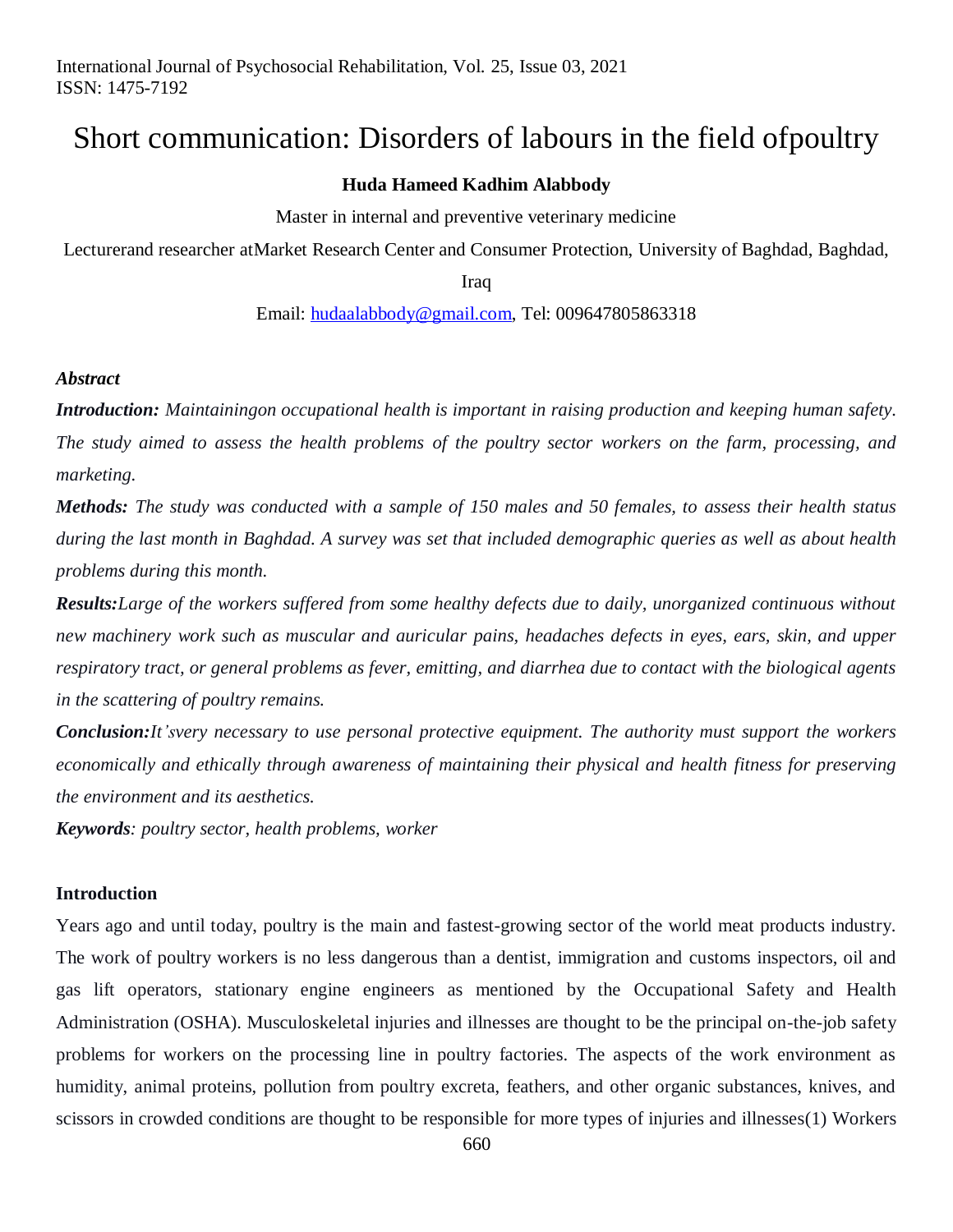## International Journal of Psychosocial Rehabilitation, Vol. 25, Issue 03, 2021 ISSN: 1475-7192

often see the dangers as part of the job, or they move on to other jobs as they begin to progress symptoms, particularly when the signsbound work activity. Recording illnesses and injuries are difficult for this brings fear to themselves of losing their job loss or deportation (2). The only bases of occupational health statistics for the poultry production are (OSHA) reports. In the poultry manufacturing, there are occupational safety and health standards that define general protection likepersonal protective equipment (PPE) or fire safety from ecologicaldangers such as radiation, sound, and unsafeelements,machinery, and electrical hazards and other parts of the work location, but there are no specific standards for the poultry industries(3).

Well health, one's real wealth, improves an individual's efficacy for doing work which growths productivity and brings economic success. A healthy one is always cheery, active, and willing worker. The fact that a person owns a job gives him a feeling of wealth and sufficiency, required, and reflects one's skill to complete this also influences the self-esteem, fiscal well-being of a person. Occupation and health are inseparably linked and hence both factors needsuitableresponsiveness for the improvement of society and individuals(4)

Occupational health deals with all aspects of health and safety in the workplace and has a strong focus on the primary prevention of risks. According to World Health Organization (WHO), there are various risk issuesin the workplace that can lead not only to accidents but also to many diseases like cancer, musculoskeletal complaints, hearing impairment, circulatory, respiratory, and many communicable diseases. Occupational health care can help in personal defense, a helpful economic effect, thus, it may be observed as a productive factor, rather than an economic problem (5,6).

The study was aimed to assess the self-reported specific signs, injuries and illnesses among poultry workers in the Baghdad governorate and to evaluate the health status related to this occupation.

## **METHODS**

#### **Data collection**

In study was designeda questionertoevaluate the physical personal health status of workers during the last month of work.The questionnaire was distribute to the workers of poultry fields in popular markets of Baghdad city and its suburbs. The participants were 150 males and 50 females, range (17-65) main 42, SD  $\pm$ 10.5 yrs. The information was involved the statistical program, SPSS software version 22, for comparisons between variables the chi-square test was used with a level of significance lower than 0.05. In the start of the survey, explained the aimand the benefits of the study. The study was conducted during a period of 3 months from the  $1<sup>st</sup>$ of March to the  $31<sup>st</sup>$  of May of 2020.

#### **Measures**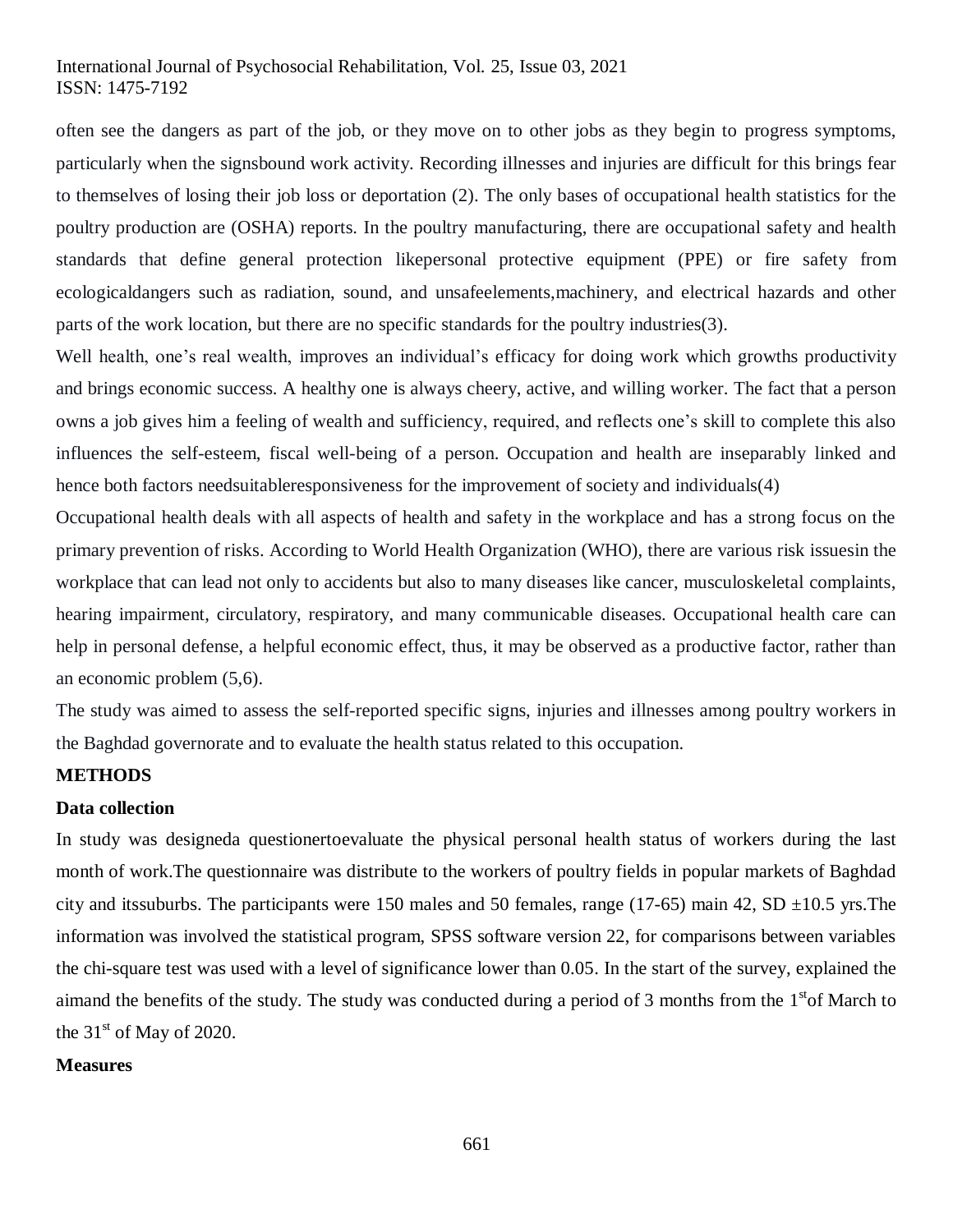The interviewer contained two parts ofqueries, the first part was a demographic , such as gender, age, precedence, marital status andthe type of tasks assigned to it in this sector, such aspoultry breeder catching, slaughtering chickens, plucking feathers, cutting, canning and otherswhich recognized by OSHA (7).

The second part ofquestioner containeda self assessmentofthe health status and physical defect of the workers during the last month.The items were selected from several symptominventories, including the Cohen-Hoberman Inventory ofPhysical Symptoms (8) and theQuality ofWell-being, a Self-Administered instrument (9). Tenitems of self-rated health assessmentwas used as in the table.

#### **Results**

The study showed the age of participants was 17-65 yrs. SD  $\pm 10.5$  mean 42. The males were 85% of all the workers, 43% of the workers were in aged 40-49 yrs. The least 4%were aged 17-19 yrs. Approximately the period of employment 90% of the workers were employed since 5-15 years ago, the least at 3%were employed 1-4 years and70% of the workers were satisfiedabouttheir everyday jobs. Regarding their health, 52% of them were labelled as upright. Disorder symptoms were verified on workers, almost more than half of the sample feel pain in legs 52%, arms 45%, knee 29%andheadache 30%. As for skin,the defects like roughing, itching or rash were 20%. The Systemic symptom such as fever,vomiting, diarrhea, nausea, dizziness were 15%. In addition to the respiratory symptoms such coughing, sneezing, or problem in breathing were 6% and finally hearing problems were 10% with vision problems were 5%.

#### **Discussion**

The risingrequest for meat and egg supply has led to rapid growth and enlargement of the poultry sector around the world,whichit's in the home breeding orwidely as in the poultryindustry. In this study, the males wereshapedthe greatergroup, whichthey are mainly aged 20-50 yearsand the small group was women, for all that, these signposts that women work in hardjob that may go back to the present reality of Iraq asa hot area over the decadesand the loss of theirfamily official (10). Disorganized work for multiple years, combined with the absence of health care, may lead to illness.Poultry sector is an integrated and wide system, starting from the field breeding and reachingto the consumer's meal,this system passes through many stages of transportation, veterinary inspection, managed care, slaughtering, processing and marketing etc (11).

The study showed that age, duration of work, and work system, ifmanually or mechanization, were of significant value in causing some non-health, physical symptoms such as neck, back and leg problems, or eye, ear and skin trouble. In this study mainly workerrun for a period about 10 years, as well as most of the workers in this field they came by their own choice, and this indicates the efficiency and vitality of this occupationas a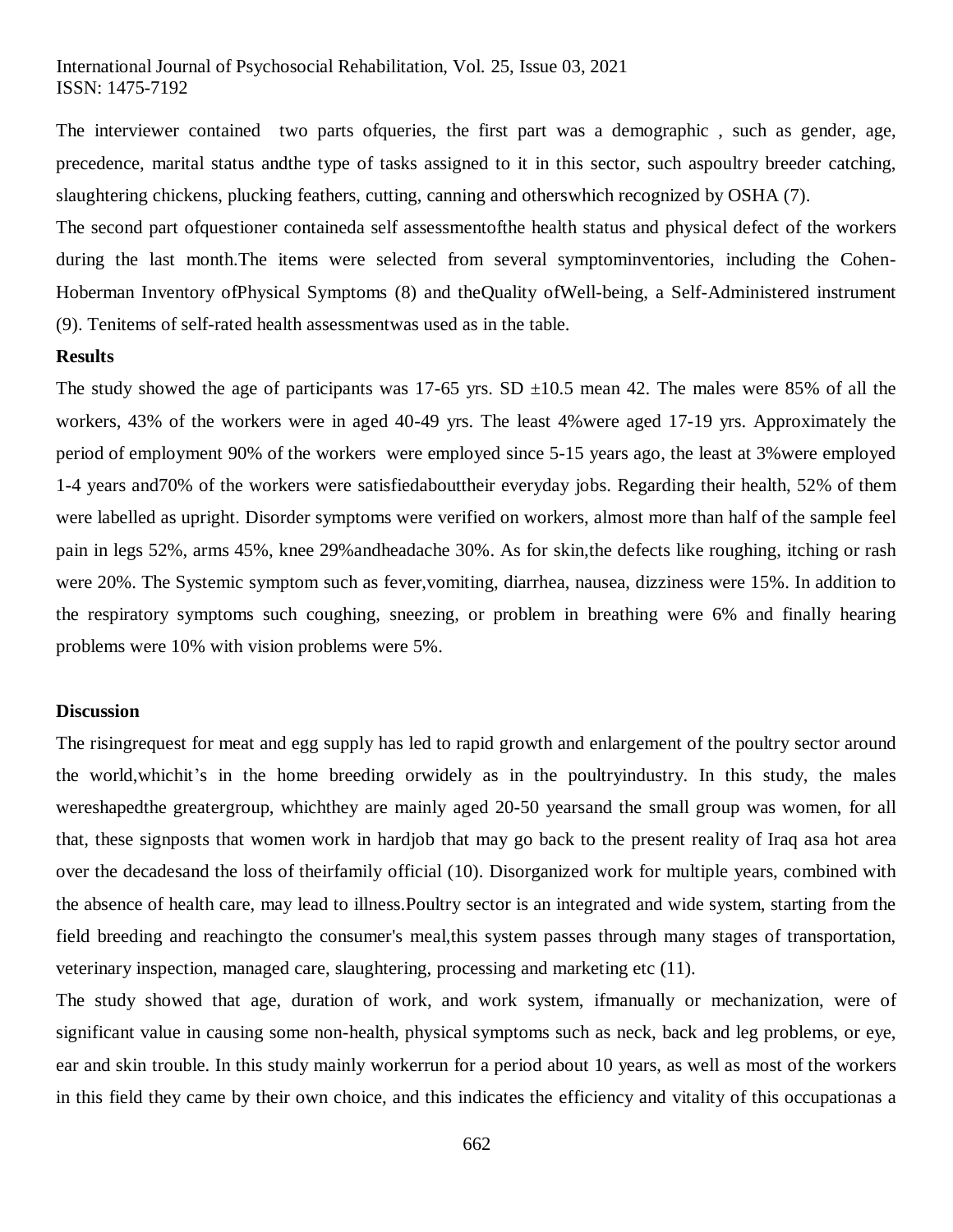## International Journal of Psychosocial Rehabilitation, Vol. 25, Issue 03, 2021 ISSN: 1475-7192

good source of financial income for living and adopting a type of job for a period of time has a positive effect in that a person advances experience but, the negative impact things in some times may costs himself more than he can andunprotected to many dangers, which may cause many defect symptoms in back, neck and limbs as a result of raising feed bale,shovelling of wasteandcarryingtools inthe workshop(12). Occupational threats in livestock production can be categorised as accidents, physical, chemical , biological hazards and psychological factors as mentioned byInternational Labor Organization ILO (13).Sometimes exposure to microbial agentsas bacteria, fungi and other creatures by the main air pollutants – present in poultry production and hatcheries include poultry dust (mainly produced from microbes and their metabolites), pathogens,endotoxins, as well as NH3 and carbon dioxide (CO2), as a result of the decomposition of waste, respiration of poultry,these and others aspects like manure, litter, feather andfragments of animals are related with hostile environmental and healthinfluences(14).Zoonosis diseases are transferred between animals and humans bymassive routes and infective agents, including parasites,fungus, mycoplasma, bacteria, viruses and endotoxins.Contactwith polluted air in the industry,the farm or inmarkets for a long periodwithout using the personal protection equipments (PPE),may cause respiratory symptoms such as coughing, sneezing and chest pain. Some ofthese agentshave adverse health impacts involve interfering with the immune system and causing hypersensitivity or other cause sinusitis, bronchitis, mucus membrane inflammation and decline of pulmonary functions(15, 16)

Polluted water orair incubate many harmful organisms and pollutants that may cause pathological symptoms such as, headache, diarrhea, eye inflammation, or a defect in the sense of hearing, skin infections and bodycontact can result serious illness and diseases, such as typhoid fever, and cholera(17).

#### **The conclusion:**

Investing the energies of young people move up from agricultural, veterinary, economic and administrative academies that have a association with livestock to connect these learned energies and put them on the lane to practicing the occupations scientifically sothe recommendation is developing and supporting the private and mixed sector, facilitating procedures, and thus advancing the country's economy.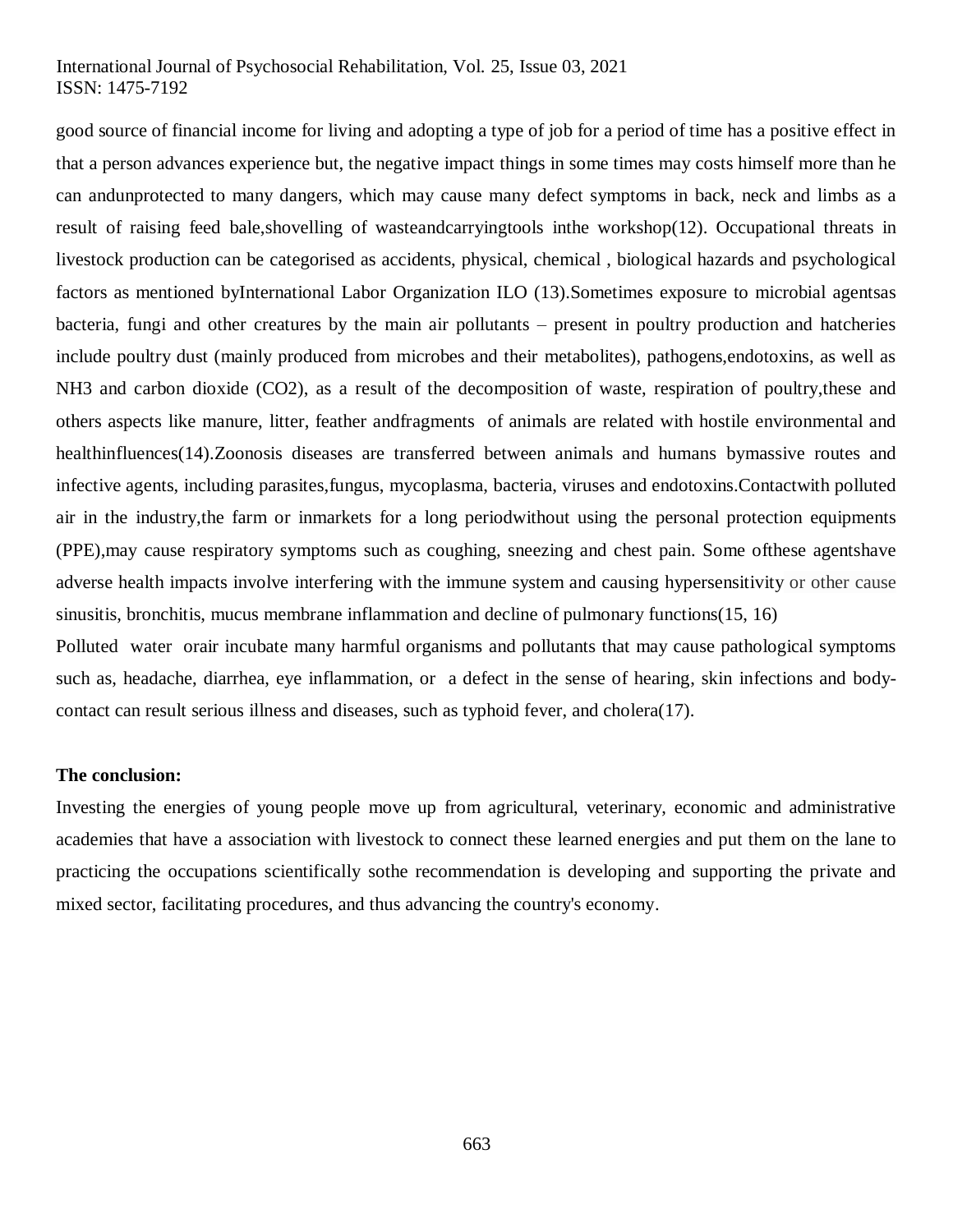## **The self-rated health assessment of the physical symptom**

## **Acknowledgements**

I would like to express my appreciation to the workers in the poultry sector all the relevant groups, including veterinarians, farmers, producers and technician who have shown supportthrough direct or indirect communicationwhom helped me throughout this study.

## **Conflict of interest**

The author declares that she has no conflict of interest.

## **Funding /Support**

| The physical symptom |                                           | No. | $\frac{0}{0}$ | $\overline{X^2}$ test:              |                             |                                                          |
|----------------------|-------------------------------------------|-----|---------------|-------------------------------------|-----------------------------|----------------------------------------------------------|
|                      |                                           |     |               |                                     | P value, (df) Asymp.,       | Sig. $(2 - \text{sided})$                                |
|                      |                                           |     |               | Age                                 | <b>Duration of</b><br>work  | <b>System of Labor</b><br>(manually or<br>mechanization) |
| $\mathbf{1}$         | Overall physical health                   | 96  | 48            | 83.838 <sup>a</sup> ,<br>11,        | $15.344^{\circ}$ ,          | $62.571^{\circ}$ ,                                       |
|                      |                                           |     |               | 0.001                               | 3,0.002                     | 7,0.001                                                  |
| $\overline{2}$       | Neck or back                              | 68  | 34            | $81.909^{\circ}$ ,<br>11,           | $26.084^a$ ,<br>3,          | 59.102 <sup>a</sup> , 7, 0.001                           |
|                      |                                           |     |               | 0.001                               | 0.001                       |                                                          |
| 3                    | Arm, wrist or hand                        | 90  | 45            | $69.559^{\circ}$ ,<br>11.           | $4.907^{\circ}$ ,<br>3,     | 44.375 <sup>a</sup> , 7, 0.001                           |
|                      |                                           |     |               | 0.001                               | 0.179                       |                                                          |
| $\overline{4}$       | Leg or foot                               | 104 | 52            | $100.000^a$ ,                       | $30.804^a$ ,                | 43.340 <sup>a</sup> , 7, 0.001                           |
|                      |                                           |     |               | 11,0.001                            | 3,0.001                     |                                                          |
| 5                    | Skin( dry rashes, etc.)                   | 40  | 20            | $76.690^{\circ}$ ,<br>11.           | $5.872^{\circ}$ ,<br>3,     | 59.949 <sup>a</sup> , 7,0.001                            |
|                      |                                           |     |               | 0.001                               | 0.118                       |                                                          |
| 6                    | Headache                                  | 60  | 30            | $70.833^{\circ}$ ,<br>11.           | $75.000^a$ ,<br>10.         | 50.606 <sup>a</sup> , 7,0.001                            |
|                      |                                           |     |               | 0.001                               | 0.001                       |                                                          |
| $\tau$               | Hearing                                   | 20  | 10            | 227.568 <sup>a</sup> ,              | 78.066 <sup>a</sup> ,<br>9, | 125.331 <sup>a</sup> , 21, 0.001                         |
|                      |                                           |     |               | 33,0.001                            | 0.001                       |                                                          |
| 8                    | Vision                                    | 10  | 5             | $182.635^{\circ}$ ,                 | $78.219^a$ ,<br>9,          | 133.523 <sup>a</sup> , 21,0.001                          |
|                      |                                           |     |               | 33,0.001                            | 0.001                       |                                                          |
| 9                    | Systemic<br>(fever, vomiting,<br>symptom  | 30  |               | $70.833^a$ ,                        | $75.000^a$ ,                | 77.616 <sup>a</sup> , 14,0.001                           |
|                      | diarrhea, nausea, dizziness)              |     |               | $^{156}$ <sup>4</sup> $_{11,0.001}$ | 10,0.001                    |                                                          |
| 10                   | Respiratory symptoms (coughing, sneezing, | 12  | 6             | 100,000a,                           | 3.780a,<br>3.               | 67.529a, 7, 0.001                                        |
|                      | or problem with breath                    |     |               | 11,0.001                            | 0.286                       |                                                          |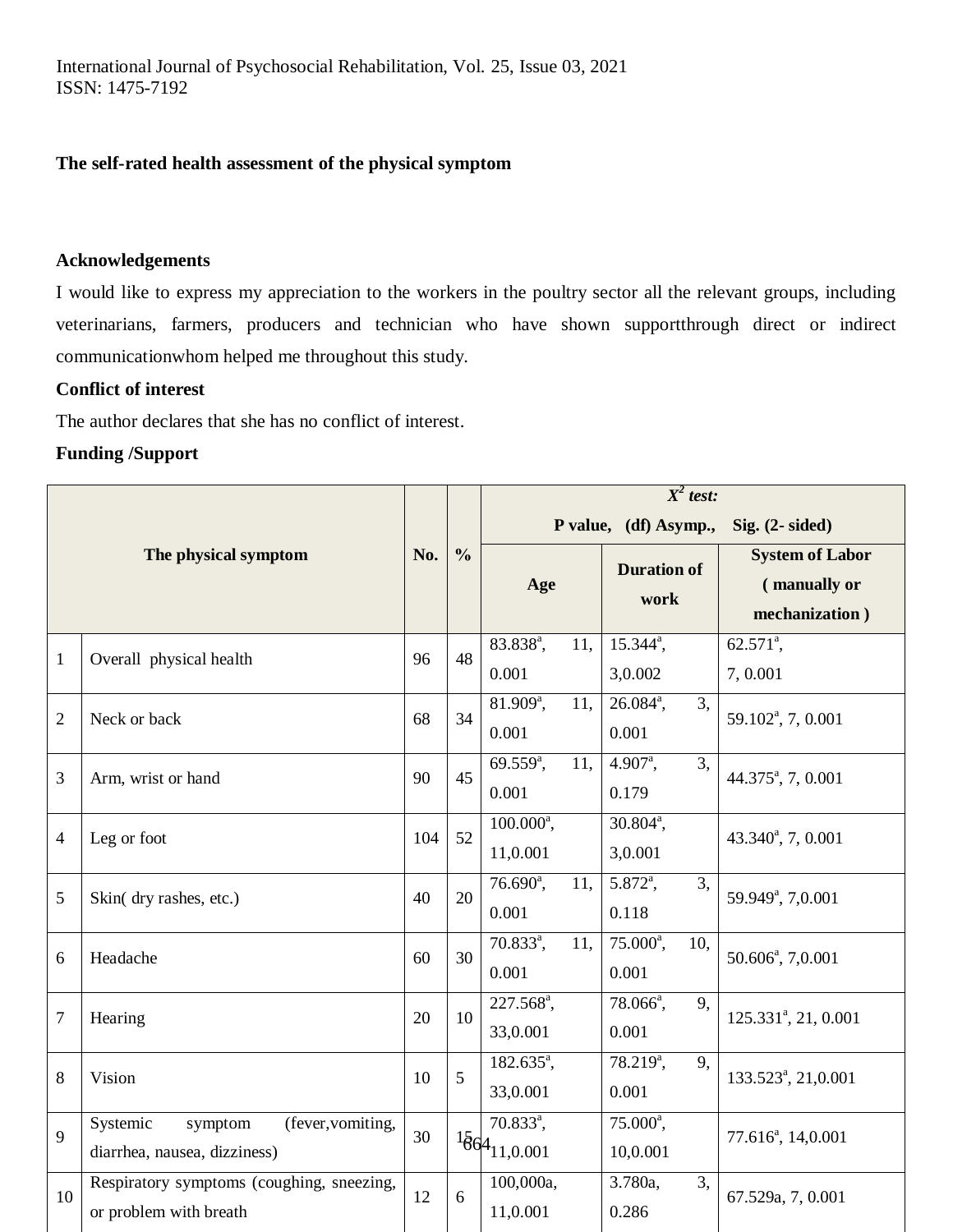Financial support of this study was provided by the University of Baghdad

#### **References**

- 1. MS Cartwright, F.O. Walker, J.N. Blocker et al, The prevalence of carpal tunnel syndrome in Latino poultry-processing workers and other Latino manual workers. *J Occup Environ Med*,; 2012;54(2):198-201.
- 2. H.J. Lipscomb, R. Argue, M.A. McDonald Exploration of work and health disparitiesamong black women employed in poultry processing in the ruralSouth. *Environ Health Perspect*2005; 119:1833–1840.
- 3. . P. Becker, J Morawetz Impacts of health and safety education: Comparison of worker activities before and after training.*AmJ Ind Med*2004; 46:63–70.
- 4. . P. Buijs,B. Gunnyeon & C.V. Weel Primary health care: what role for occupational health. *The British journal of General Practice*2012; 62(605): 623-624.
- 5. H.H Alabbody Carcinogenic effect of external formula International Journal of Psychosocial Rehabilitation, 2020; Vol. (8) :12500-12510.
- 6. S. Joshi &P. Dahal,. Study of occupational health risks due to small scale/household industries with more focus towards children within Kathmandu valley. A Report submitted to *Nepal Health Research Council (NHRC)*, Kathmandu,2006,Nepal. Retrieved from: http://library.nhrc.gov.np:8080/nhrc/bitstream/handle/123456789/177/479.pdf?sequence=1
- 7. Occupational Safety and Health Administration. 2005a. Meat packingindustry standards. [http://www.osha.gov/SLTC/meatpacking/standards.](http://www.osha.gov/SLTC/meatpacking/standards)html. Date accessed: December 6, 2005.
- 8. S. Cohen,. &H. M. Hoberman,. Positive events and social supports as buffers of life change stress1. *Journal of Applied Social Psychology*, 1983; 13, 99–125.
- 9. R.M. Kaplan, W.J. Sieber, T. G. Ganiats.. The quality of well-being scale: Comparison of the intervieweradministered version and a self administeredquestionnaire. *Psychol Health*1997; 12:783–791.
- 10. N. Al-Ali and N. Pratt, What Kind of Liberation?: Women and the Occupation of Iraq, *University of California Press,* Berkeley and Los Angeles, California, 2009; p;5-7
- 11. AHO, P. Challenges and opportunities for marketing poultry products in developed and developing countries. Presented on behalf of *The American Soybean Association in Romania and Turkey* June 2004; 1-16.
- 12. A. Ali, S. Jahan, A. Islam, And M. Islam,Impact of socio-economic factors on production performance of small and medium size broiler farming in Bangladesh.*Journal of new sciences, Agriculture and Biotechnology*, 2015; 15 (1): 479-487,. [http://www.jnsciences.org/agri-biotech/23-volume-15/59.](http://www.jnsciences.org/agri-biotech/23-volume-15/59)